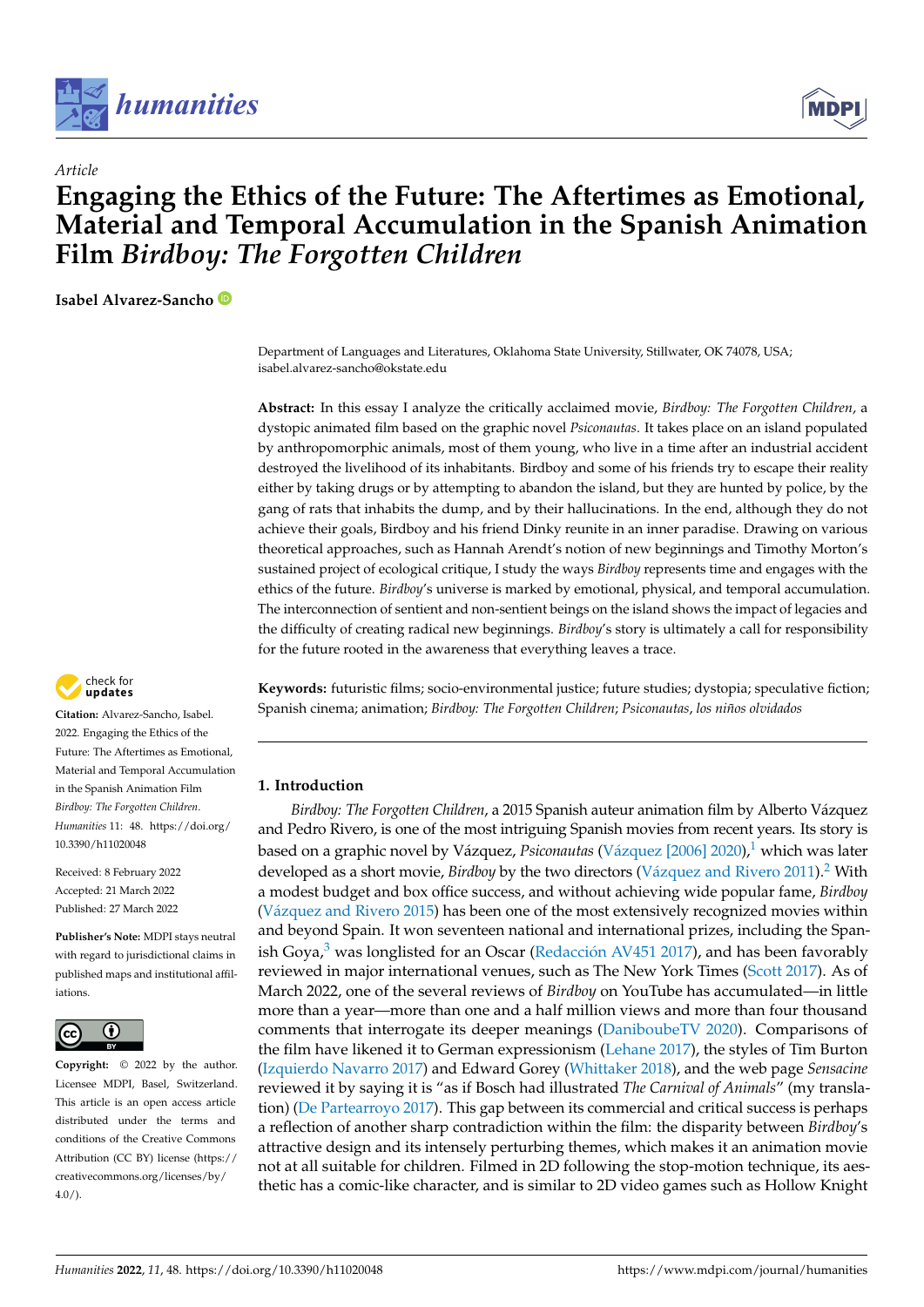[\(Hollow Knight](#page-13-4) [2017\)](#page-13-4). Its protagonists are designed with a preponderance of geometrical forms and its unique color palette is abundant in pastel, nonrealistic tones. At the same time, *Birdboy*'s story is a nightmarish, dystopic fable whose universe portrays monsters (which are, in contrast with the main characters, black, sharp bodied, and filmed on a dark-red background), and whose seemingly naïve protagonists are capable of violence, drug addiction and cruelty.

*Birdboy* takes place on an island populated by anthropomorphic animals who live in a time after an accident in the industrial district destroyed the factories, killed the workers, and rendered all fish extinct. The accident also created an enormous dump where the factory plants previously stood. The movie happens in the span of a day and, as Vázquez points out, is composed of several short movies that converge at the end [\(RTVE.es/EFE](#page-14-7) [2017\)](#page-14-7). It starts with two rats who live in the dump. They are siblings, now orphans. The older brother tells the younger what the island used to be like before the accident, when the inhabitants had jobs in the factory and nature was more fertile. In the non-destroyed part of the island, Birdboy, a young anthropomorphic bird, takes drugs and is learning to fly, while he remembers his late father, and is intermittently accosted by monsters. He buys drugs from Zacharias, a young pig who is now a drug dealer because he can no longer make a living off fishing since the accident. Zacharias also takes care of his drug-addicted mother. Dinky, Birdboy's ex-girlfriend, who is a young mouse, lives with her biological mother and her abusive stepfather since her biological father died in the accident. Dinky plots an escape with two friends: Sandra, a young bunny, and Little Fox. They steal money from Zacharias and go to the industrial zone to buy a boat. There, they are harassed by the rats who inhabit the dump. When they are about to be killed by them, Birdboy becomes a monster who spits fire and destroys the rats who were going to harm his friends. The three friends then sail away by boat, but a storm stops their progress. Birdboy, who has now learned to fly, flies to guide them, but he is shot to death by the police. The boat sinks and Dinky goes home after her frustrated attempt to leave. The next morning, Zacharias fishes the dead body of Birdboy out of the water. At the end of the film, the plot moves away from its dark themes and shows some hope: a golden firefly that emerges from Birdboy's corpse finds Dinky and guides her to an inner paradise on the island.

#### **2. The Familiar and the Unfamiliar**

*Birdboy* incorporates several familiar and unfamiliar elements, and it does so by both incorporating and subverting some cinematic and literary genres. On the one hand, it shares characteristics with science fiction, namely, the creation of a post-apocalyptic world. *Birdboy*'s universe is driven by cognitive estrangement, the poetic device Darko Suvin relates to the *novum*, his well-known premise of the genre. For Suvin, science-fiction *"is distinguished by the narrative dominance or hegemony of a fictional "novum" (novel, innovation) validated by cognitive logic"* [\(Suvin](#page-14-8) [2010,](#page-14-8) p. 67, original italics). He defines the *novum*, in general terms, as "*a totalizing phenomenon or relationship deviating from the author's and implied reader's norm of reality*" [\(Suvin](#page-14-8) [2010,](#page-14-8) p. 68, original italics). The post-catastrophe universe *Birdboy* creates dominates the narrative and evokes the science-fiction trope of the wasteland. For the audience, it is at the same time recognizable and new; however, because of the inclusion of animal protagonists and fantastic monsters, not everything in *Birdboy* is validated by cognitive logic. *Birdboy* also relates to fables, commonly populated by anthropomorphic animals, a type of character that, according to some studies, adds a therapeutic value for children [\(Suvilehto](#page-14-9) [2019\)](#page-14-9). Vázquez, the creator, is aware of *Birdboy*'s characters' literary origin, universality, and the engagement they produce. He states: "Animals refer to the world of tales and fables. We like them because they do not have time or place, they are icons. Also, they empathize with the spectator" [my translation] [\(RTVE.es/EFE](#page-14-7) [2017\)](#page-14-7). Their universality, and the affection the audience develops towards animal stories is perhaps why it is so shocking when we see them suffering, hunted by fantastic monsters, and, in some cases, being morally reprehensible and cruel. In *Birdboy*, there is not only the affection the audience might develop towards the characters, but also a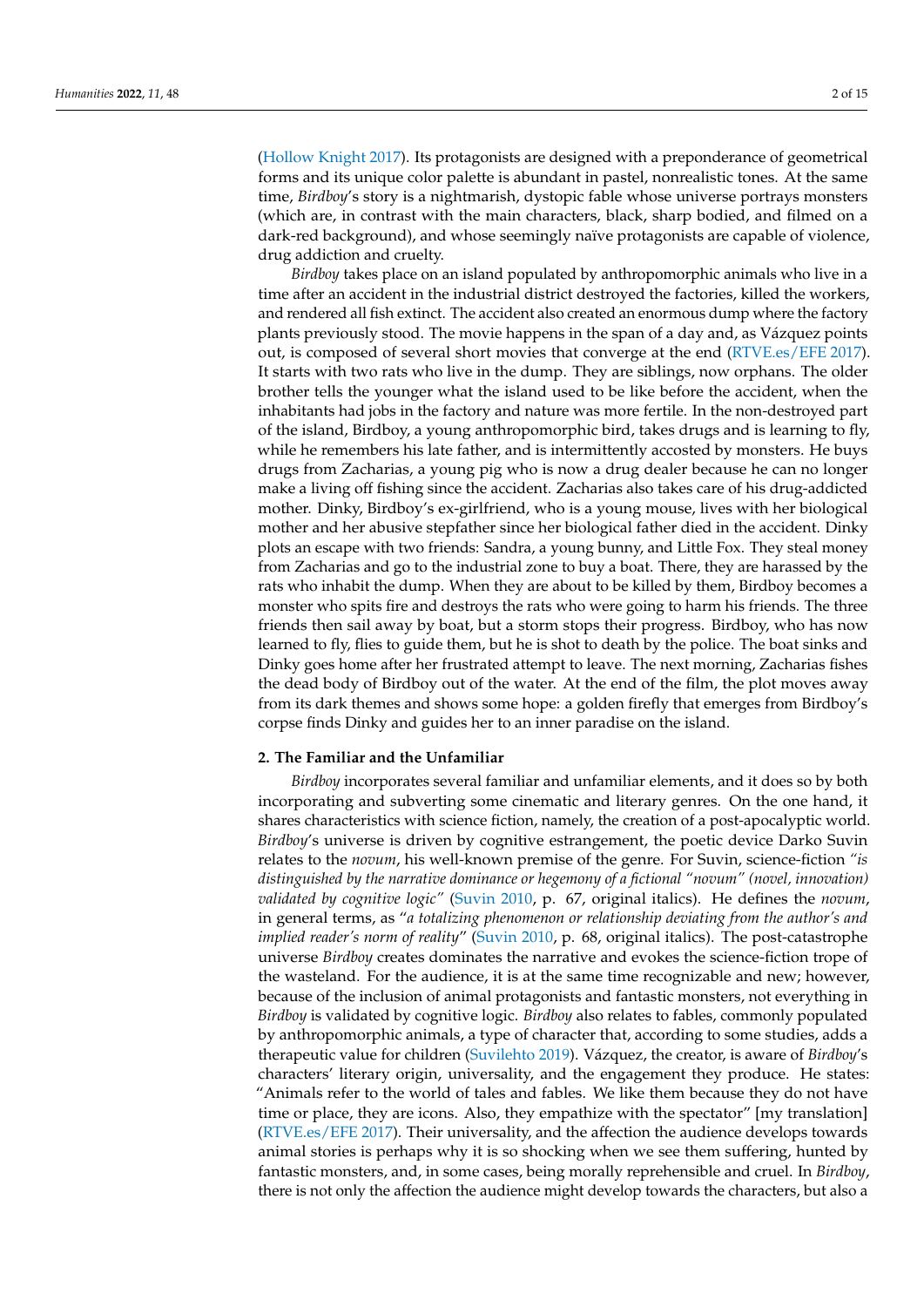<span id="page-2-0"></span>sense of unfamiliarity, both because animals behave like humans and because they behave in different ways than the ones we are used to seeing represented in fables. $^4$  $^4$  In this sense, *Birdboy* is more in line with books depicting animal protagonists that address political issues, such as *Animal Farm*, or the non-fictional comic *Maus*.

<span id="page-2-3"></span><span id="page-2-2"></span><span id="page-2-1"></span>Additionally, the inclusion of monsters and children, a word mentioned in *Bird-*boy's subtitle albeit not completely accurate,<sup>[5](#page-13-6)</sup> links *Birdboy* to the Spanish cinematic tradition. As it is well known, children appear in many Spanish movies, usually related to the "memory boom" that looks back to the Civil War and its aftermath. *Birdboy* also portrays children who are living in a world marked by the consequences of a catastrophe they do not completely understand; however, its focus is not on the desire to comprehend a repressed past, but a yearning to belong to a difficult present and future. Children in other Spanish movies also sometimes coexist with monsters, are represented as monsters [\(Wright](#page-14-10) [2013;](#page-14-10) [Thomas](#page-14-11) [2019\)](#page-14-11) or as the non-anthropocentric other [\(Lury](#page-14-12) [2010;](#page-14-12) [Thomas](#page-14-11) [2019\)](#page-14-11). [6](#page-13-7) *Birdboy*, on the one hand, humanizes most of its young animal protagonists instead of accentuating in humans the biological part of life, as some other Spanish movies do. $\frac{7}{2}$  $\frac{7}{2}$  $\frac{7}{2}$  Nonetheless, the characters are still uncanny because of their anthropomorphism, their relation to monsters (and the fact that Birdboy ends up becoming a monster), and their violent and extreme circumstances. It is not uncommon for children in movies to provoke a dual engagement of affection or identification (they are what adults were, and the audience wants to care for them) linked to an estrangement or separation (because they are no longer what adults are, and they have different motivations). This oscillation between identification and opacity has been analyzed by Sarah Thomas with regards to Víctor Erice's movies. Thomas argues that it creates an ethics towards children and the past because it highlights both the impossibility to access the past, and the importance of trying to understand it. The familiar and the unfamiliar in *Birdboy*, a science-fiction narrative and animal fable where children cohabit with monsters, functions in a similar way, but it points to the need to engage with the future.

## **3. The Ethics of the Future**

In what follows, I will argue that *Birdboy* uses these familiar and unfamiliar themes to suggest an ethics of the future, which is formulated by representing a post-apocalyptic universe that is not detached from the past, even after a catastrophe, but always already marked by emotional, material and temporal accumulation. The story links an environmental disaster that affected the island, the extreme poverty experienced by the rats who live in the dump, drug addiction, mental disease, generational struggles, a desire to leave home, violence, police brutality, fantasy and hallucinations in a story whose true choral protagonist, according to Vázquez, is the island [\(RTVE.es/EFE](#page-14-7) [2017\)](#page-14-7). In addition, the themes of the movie are complemented by those developed in the short movie and the graphic novel, which act as prequels. Some of *Birdboy*'s negative reviews identify the overlapping of many themes as one of the flaws of the film, which is incapable of resolving any of them in depth [\(Oveja](#page-14-13) [2020\)](#page-14-13). My contention is that accumulation is not a drawback, but a key element of the story. *Birdboy* suggests an ethical engagement by provoking affection and estrangement when representing the impossibility of achieving new beginnings for the younger generation in a world burdened by the weight of the various legacies that coexist in the same space and time.

Futuristic movies such as *Birdboy* underscore the importance of imagining stories about the future, or alternative temporalities and places. On the one hand, there is a need to describe and represent one's own vision of the world, a sentiment that was captured by the 15M movement and the idea that "if we do not tell our own story, they will tell it for us" ("si no nos contamos nos cuentan" in the Spanish original; my translation) [\(Moreno-Caballud](#page-14-14) [2017,](#page-14-14) p. 391). The stories of resistance about the future are particularly important considering the socioenvironmental crisis. Luis I. Prádanos, in his monograph *Postgrowth Imaginaries: New Ecologies and Counterhegemonic Culture in post-2008 Spain* (Prá[danos](#page-14-15) [2018\)](#page-14-15), highlights the need to develop imaginaries and narratives that provide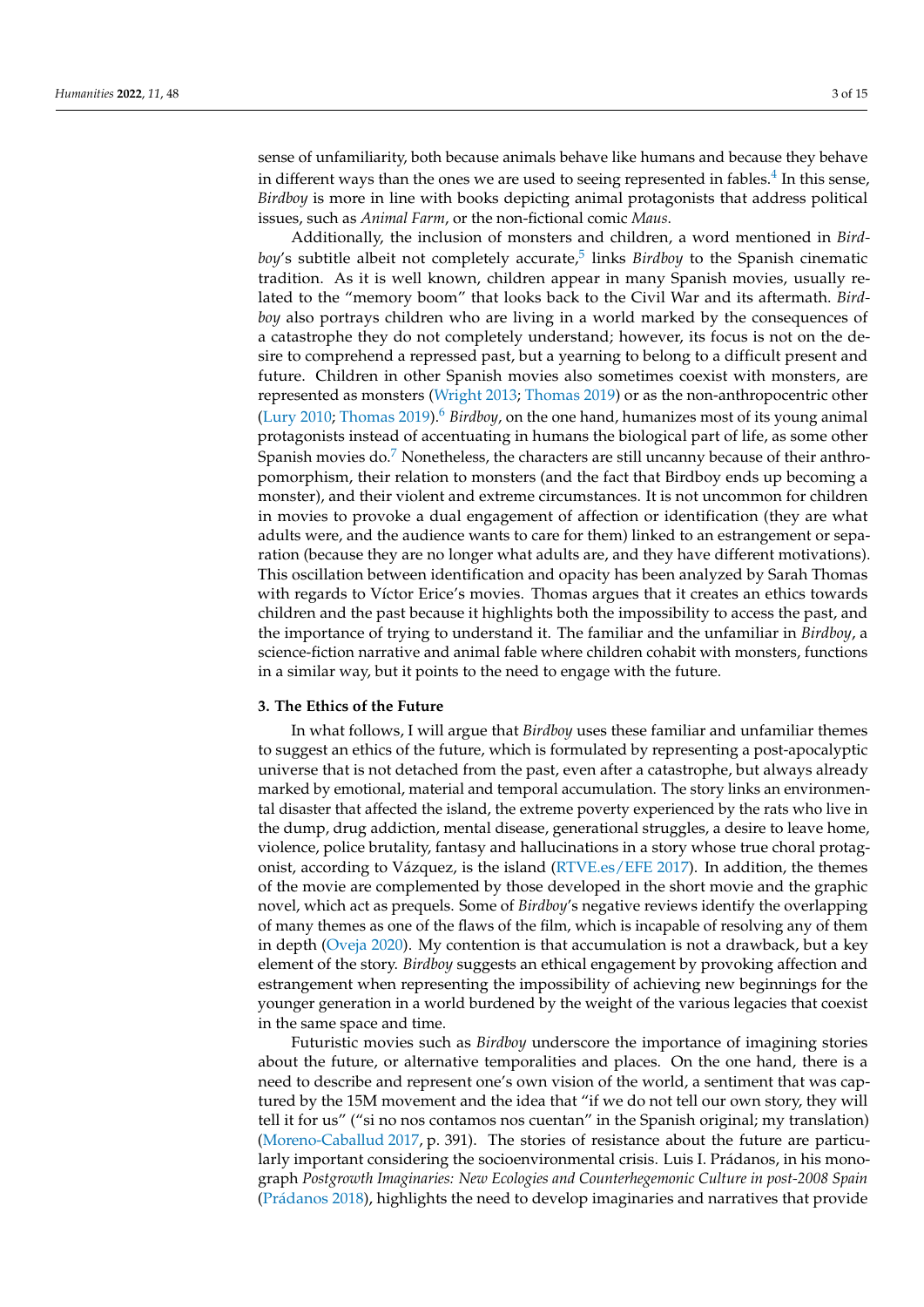alternative visions. Real-world stories perpetuated by technological companies tend to be blindly optimistic and rush towards the future without being hindered by the impact of their actions. In contrast, the foundation of science-fiction, to which *Birdboy* stays truthful, challenges the unproblematic technological and industrial development with narratives that explore the responsibility we bear towards the present and the future. Teresa López-Pellisa, one of the leading experts in science-fiction in Spanish, also defends the necessity of imagining alternative futures through speculative fabulation, citing scholars that emphasize the ethical element of the endeavor (Ló[pez-Pellisa](#page-14-16) [2021\)](#page-14-16). Although there is a possibility that dystopic counternarratives about the future end up facilitating a "historical melancholy," to use Jameson's words, towards the present and ultimately immobilism, they can also open new ways of considering the present times as part of history, where the present becomes the past of a conceivable future instead of the end of times [\(Jameson](#page-13-9) [1982,](#page-13-9) p. 152). Additionally, as mentioned above, fictional stories can produce affective engagement. In *Engaging the Past: Mass Culture and the Production of Historical Knowledge*, Alison Landsberg argues that mass culture texts about earlier times provide a way to experience the past not only by identifying with it, but by developing an affective engagement [\(Landsberg](#page-14-17) [2015\)](#page-14-17). For the same reason, stories about the future are crucial: without stories about the future, the future does not exist. Futuristic stories present the audience with an opportunity to develop empathy towards characters they both recognize and do not identify completely with, and to consider alternative conceptualizations of temporalities.

#### **4. The Times of the Future**

*Birdboy* suggests an extended responsibility towards the future that is inextricably linked to visions of temporality. The ethics of the future is, like all ethics, directed to those who are not us, and whom we will probably never meet. As Daniel Innerarity explores in *The Future and Its Enemies: In Defense of Political Hope*, when developing an ethics of the future, there is no logic of reciprocity. Innerarity defends instead an ethics of transmission towards those who are far from us in time and space: a working relationship with the future that considers past legacies, the challenges of the present and the need to facilitate new beginnings. He questions not only the logic of considering our times to be the end of history (as it was famously formulated by Francis Fukuyama [\(Fukuyama](#page-13-10) [1992\)](#page-13-10)), but also the validity of thinking that what is new is radically innovative, because that "contradicts the reality of our history, which includes both continuity and innovation in equal measure" [\(Innerarity](#page-13-11) [2012,](#page-13-11) p. 40). The notion of responsibility, he argues, is usually focused on the past; he proposes to add to it an "anticipatory responsibility, a responsibility of foresight, prevention, and future configuration" [\(Innerarity](#page-13-11) [2012,](#page-13-11) p. 73). *Birdboy* follows the tradition of post-apocalyptic fiction by exploring what happens after a catastrophe, hence its temporality situates its protagonists both after what can be considered the end of history and in the middle of a story. $^8$  $^8$  It also questions the idea that after a catastrophe some things will completely end, and other radically new ones will emerge. Instead, *Birdboy*'s critique, which is inextricably related to the climate emergency and the ethics of the future, shows the impact of constant accumulation in time and space. The aftertimes following a disaster do not experience a clear cut with the ill effects of the past: inheritances still influence the possibilities of new beginnings for new generations.

<span id="page-3-0"></span>Through the representation of emotional and material accumulation, and the attempts to escape it, *Birdboy* portrays, and questions, Hannah Arendt's famous formulation of new beginnings as the inherent human capacity to begin by acting, which is one of her main contentions in *The Human Condition*. *Birdboy* also interrogates Arendt's view of time that conceptualizes human life as a rectilinear movement that "cuts through the circular movement of biological life" [\(Arendt \[1958\]](#page-13-13) [1998,](#page-13-13) p. 19) and understands history as a series of extraordinary interruptions made by human beings [\(Arendt \[1961\]](#page-13-14) [2006,](#page-13-14) p. 43). In *Birdboy* there is a desire for new beginnings and to do away with traditions, but the actions taken by the protagonists are not conducive to achieving their goals: they live in a world where the effects of their environment greatly influence the present, both emotionally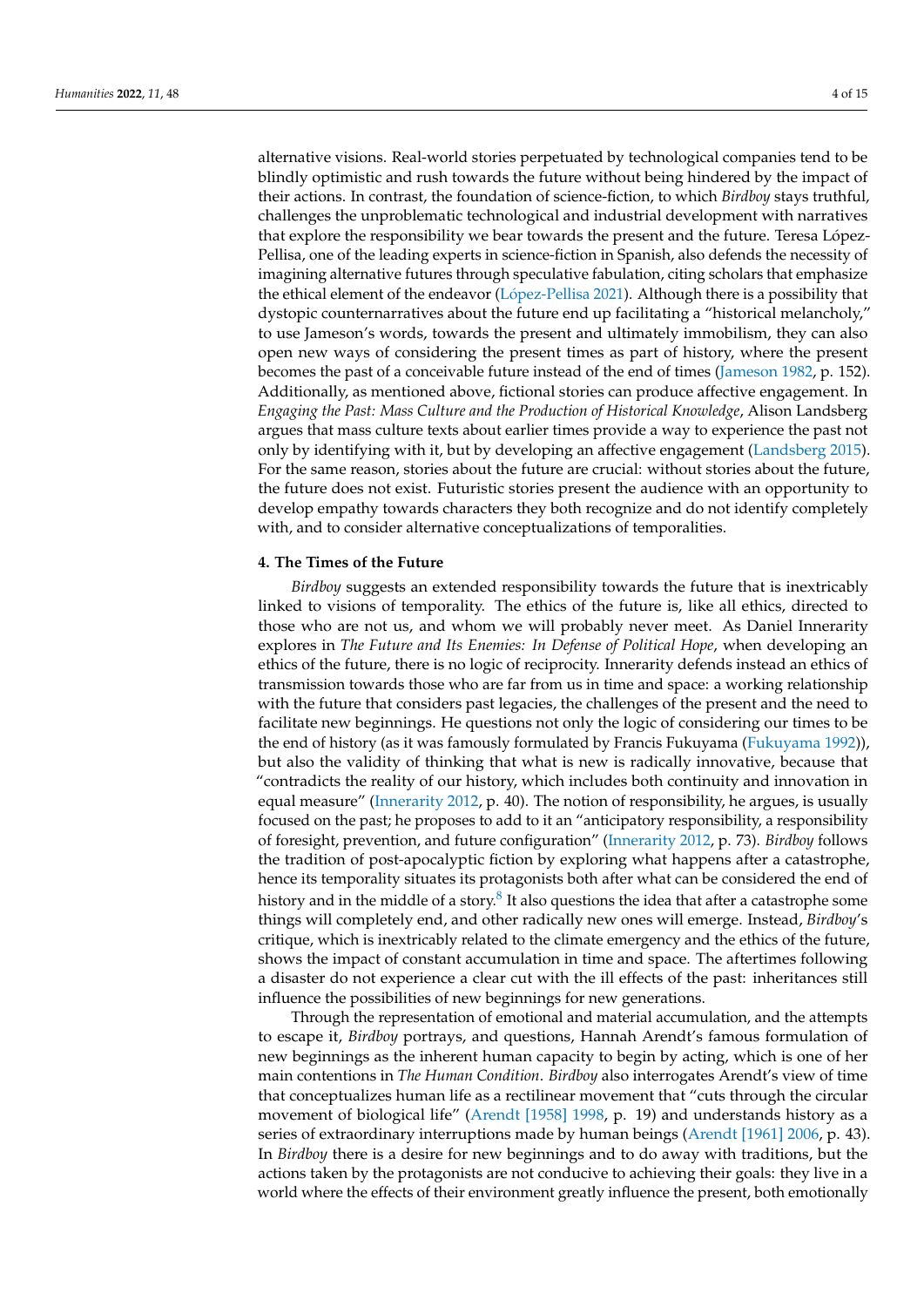<span id="page-4-0"></span>and materially.<sup>[9](#page-13-15)</sup> In this sense, *Birdboy'*s representation of temporality relates to Timothy Morton's ecological thought, which is based on the interconnectedness of the environment [\(Morton](#page-14-18) [2012,](#page-14-18) p. 7). Morton's argument engages with pollution and accumulation in space, but it also affects the future. Linking space and time, he states:

The future is one of those things like Nature, set up as a thing "over yonder": something else that the ecological thought dissolves. If there is no world, there is no future, since we can't assume a fixed temporal horizon, just as we can't assume a fixed spatial one. We can't throw empty cans into the ocean anymore and just pretend they have gone "away". Likewise, we can't kick the ecological can into the future and pretend it's gone "away". [\(Morton](#page-14-18) [2012,](#page-14-18) p. 161)

*Birdboy* shows the trash that accumulates and does not go away, and also how actions have consequences in different times and can impede new beginnings. It suggests the interconnectedness of sentient and non-sentient beings, space and time, which questions the idea that the past, present and future are clearly separated. An ethics for the future, then, acknowledges the emotional and material interconnectedness in space and realizes we are creating a world where extraordinary, individual new beginnings that Arendt relates to the human condition no longer seem possible. At the end of the film, perhaps to underscore this idea, the inner paradise on the island, in contrast with other spaces in the movie, shows a different temporal connectivity of care and renewal more in line with natural cycles. In what follows, I will analyze the emotional and material accumulation that affects the inhabitants of the island, and how the accumulation relates to the temporal association of beings, inanimate objects and spaces.

#### **5. Emotional Accumulation**

*Birdboy* portrays some characters' personalities as a complex emotional matrix. The most literal example of a split is Sandra, the young bunny who tries to leave the island with Dinky and Little Fox. The first time she appears in the movie, when she is trying to protect Little Fox from some aggressors, the bullies fear her because she is, as they say, crazy, and people say she hears voices inside her head. While they say this, some small, black, red-eyed bunnies emerge from Sandra's head, as if they were shadows of herself. She also becomes black and red-eyed. Throughout the movie, these personified voices do not leave her. In one instance, they tell her to push Little Fox off a cliff when he stops to eat berries from a tree. In another, when the three friends encounter the storm at the end of the movie, the dark bunnies urge her to let Dinky drown and save only herself. Both times Sandra successfully defeats the evil part of herself, but the fact that the black evil bunnies look like her and they never go away reveals that she is intricately connected to them. Sandra's voices question the fact that a person has an individual essence, while also representing the impact of mental health issues.<sup>[10](#page-13-16)</sup>

<span id="page-4-1"></span>The character that shows a higher degree of complexity and accumulation within himself, both in a realistic and fantastic way, is Birdboy. He hears voices from other people, especially when he is learning to fly. Some of them tell him he will never do it, and they criticize his late father. Birdboy also hears the voice of his father, which is always encouraging and loving. The comic illustrates something similar. On one page, Birdboy is in the middle of four panels, each one depicting what other people think of him. The four panels surrounding him are numbered and they are titled "1. His professors", "2. Urban legend", "3. My speculation" (where the possessive adjective refers to the student who is telling a friend all her speculations about Birdboy), and "4. His only friend (Dinky)" (my translation) (Vá[zquez \[2006\]](#page-14-0) [2020,](#page-14-0) n.p.). Later in the book, Birdboy is on the top of a panel that occupies half of a page and is titled "Birdboy's fears" (my translation). Below, his worries are numbered and the pictures are connected to him by lines. These worries include the fear of the unknown, love, a strong dependence on certain substances, loneliness and "psychobirds". This representation of a person surrounded by other external and internal voices points to the impossibility of ignoring the environment and questions the existence of a united being. Birdboy also takes drugs that lead to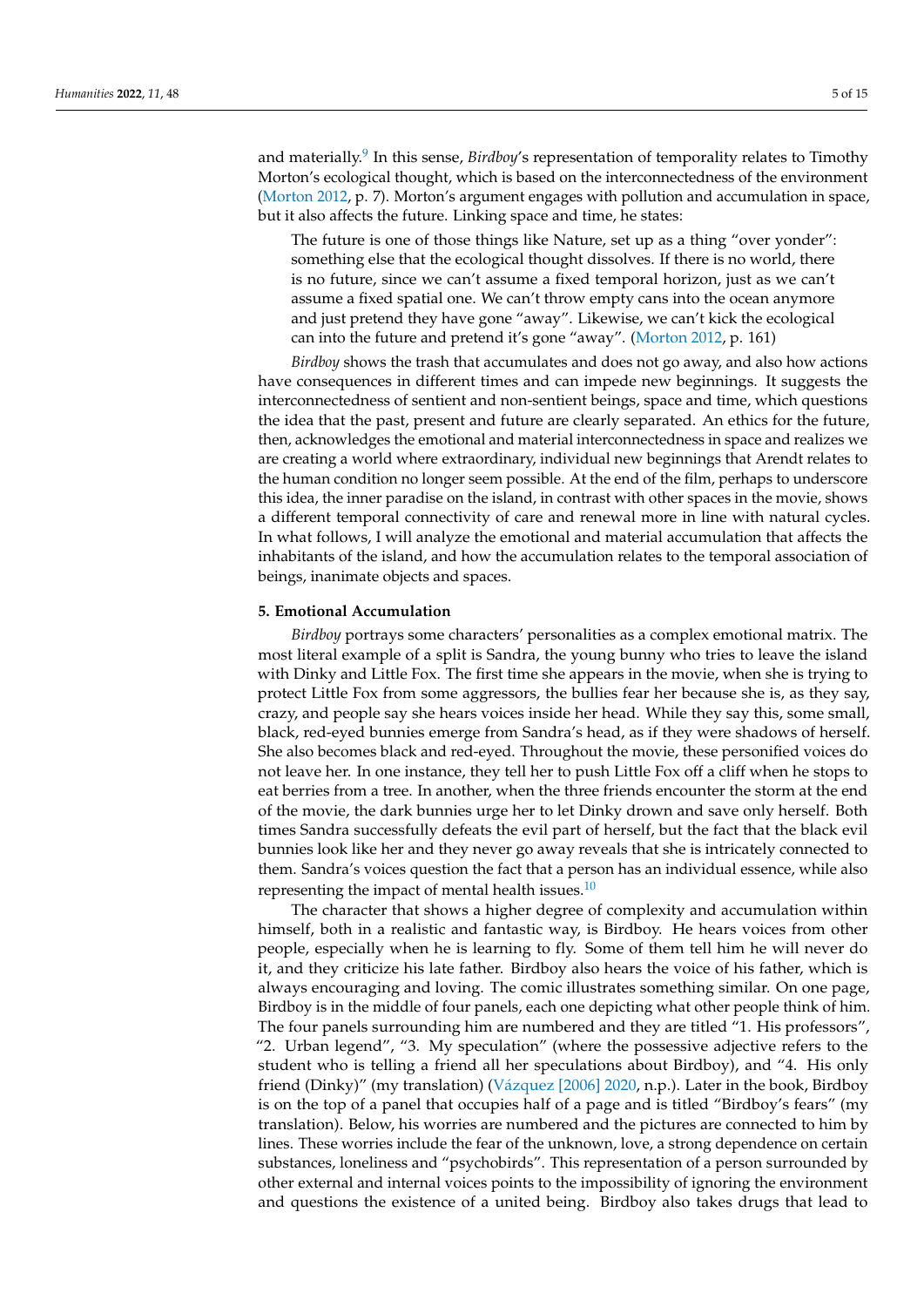hallucinations and reveal suppressed memories. The first time the audience sees him taking illegal drugs he is sitting on the pier and falls on his back. There is light coming from his eyes, and a tree growing from his heart while he bleeds through his mouth. Two dark birds start pecking at his heart with bloody beaks. Later, when he goes to the lighthouse where his father used to work, he sees similar dark monstrous birds. There, Birdboy's shadow takes the shape of one of them. He tries to escape his shadow, that both is and is not him, but the lighthouse door is locked, and the shadow seems to eat him. Shortly after, when he is made aware that Dinky and her friends are in danger, all the monsters that inhabit the lighthouse conflate in Birdboy, who becomes a huge black bird made of all of them. In that shape, he flies to the industrial zone spitting fire that kills the rats in the dump and destroys their houses. After that, he gradually returns to his former form. In the destruction scene, his anger toward others who attack the vulnerable, his fears, and the hallucinations caused by the drugs coalesce in him. He is both good and evil, capable of saving and killing. The movie depicts a character who is shaped by his environment, affected by emotional accumulation, drugs, and his inheritance.

### **6. Inheritances**

The legacy from the former generation is another important factor for the emotional accumulation experienced by Birdboy and several other characters in the film. Birdboy, for instance, is influenced by his father's past actions, which viewers learn about from the adult police officer who tells his younger partner the story of Birdman, Birdboy's father: a lighthouse worker who helped to guide fisherman who were out at sea. After the accident, Birdman lost his job, put on a mask and started flying to transport drugs, with help from other birds, which is why most trees on the island were cut by the police—so that the birds could not use them to protect themselves. The older police officer was the one who shot and killed Birdman. The movie shows Birdman's death: he was shot while flying, fell, and his backpack opened and revealed he was carrying golden acorns. The meaning of the golden acorns is never explicitly explained, but they seem to have positive connotations and will later be connected with Birdboy. Even though Birdman is dead, his memory affects his son. For instance, Birdboy hears his father's voice while trying to fly. In another instance when Birdboy goes to the lighthouse, he sees a picture of his father, envisions his old bedroom, and hears Birdman's supporting words once again. Following his father's footsteps, Birdboy becomes involved with drugs and is equally hunted by the same police officers because of it. Birdboy also knows where the golden acorns can be found—in an inner part of the island that resembles a paradise, where he will wind up at the end of the film.

Other characters are also affected or attacked by their parents. When some school bullies are hitting Little Fox, they tell him he is a coward "like his father" and will always be one. In effect, Little Fox, one of the least developed characters, always seems to follow the others. Dinky's caring father dies in the accident, and her mother remarries somebody else. Dinky's stepfather is the only human in the movie, but he constantly wears a disguise pretending to be a mouse. He also has a dog, who they say is Dinky's brother, Johnny. He does not behave as anthropomorphically as other animals in the movie and also wears a mask disguising his face. Dinky's stepfather and stepbrother visually depart from the rest of the family, which is one of the many metaphors of the film: they are shown from Dinky's perspective, who sees them as outsiders. In the comic, they say Dinky's stepfather is a foreigner and that her mother's new marriage caused Dinky to end up in a psychiatric hospital. In the short movie, Dinky's "fake father", as they call him in *Birdboy*'s *Art Book* [Vázquez and Rivero 2016, p. 53], suddenly appears after her biological father dies. He gaslights her pretending to be her real father and tells her about memories Dinky has of her and her biological father. In the movie, Dinky's real father only appears in memories, and her fake father is already installed in Dinky's house. He constantly criticizes Dinky and praises Johnny. Her new family leads Dinky to try and escape the island and further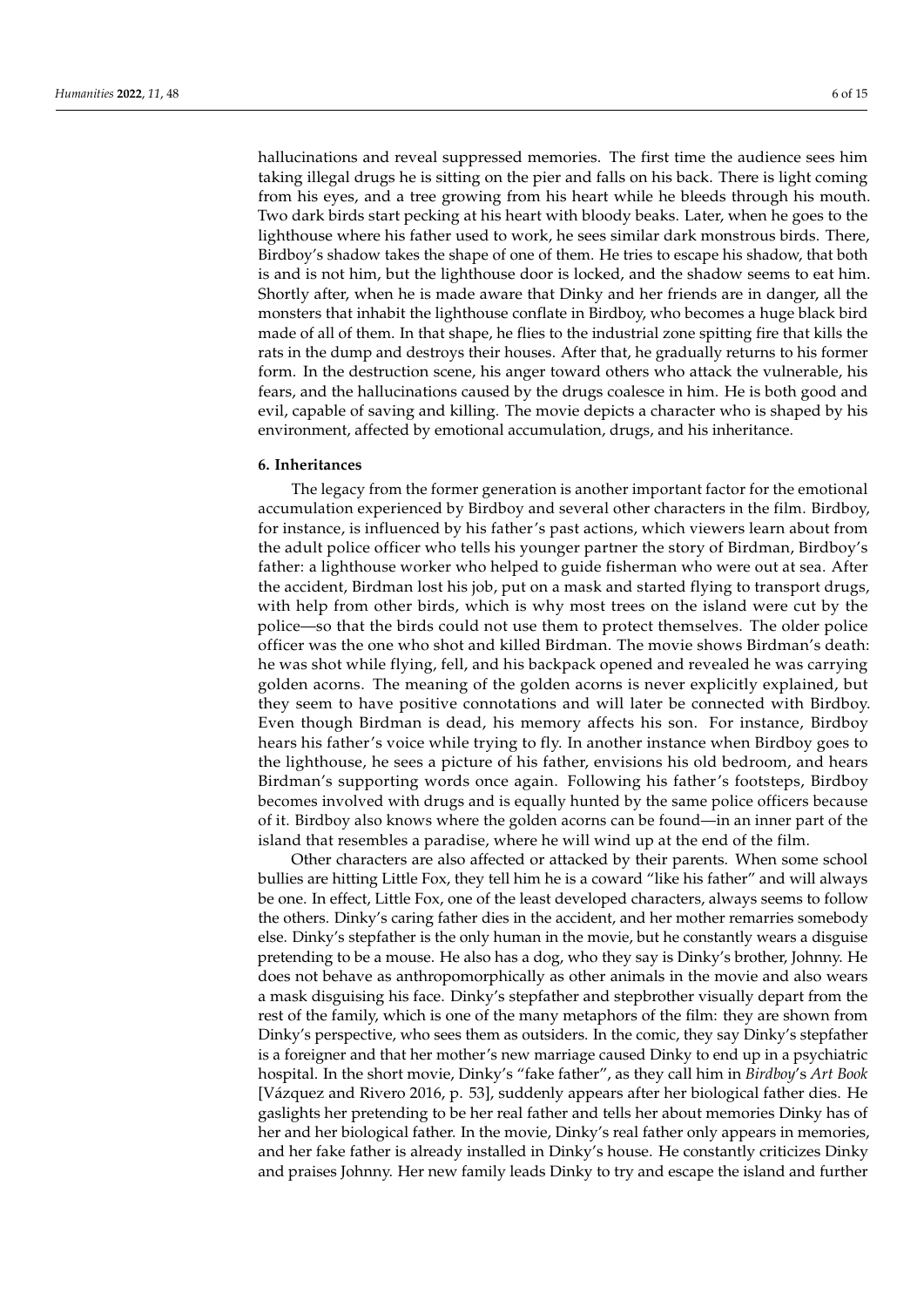underscores how the traumatic past and older generations are having a powerful effect in younger generations.

This can also be seen in Zacharias, the young pig, who is a former fisherman and now deals drugs. He has a very traumatic relationship with his mother, who also shows a split personality provoked by her drug addiction. While he is fishing in an ocean with no fish, he says he hates his job, but cannot leave the island because he is taking care of his mother. He has a symbolic tattoo with an anchor next to the word "mamá" surrounded by a heart. When he gets home, his mother yells at him from the upstairs bedroom. In what is probably one of the most disturbing parts of the movie he goes up the huge-looking stairs to find his overweight mother lying in bed and asking for more drugs. A spider then emerges from his mother's nose and speaks as if it were her. She pressures Zacharias and tells him that his father would be embarrassed because he does not do anything productive. Zacharias first refuses, but finally injects his mother with drugs. The spider increases in size until it is bigger than Zacharias and follows him around the house. In that moment, Dinky, Sandra and Little Fox break into Zacharias's house and steal his piggy bank. The spider gets very angry at Zacharias for losing the money, calls him a burden, and tells him nobody besides her will ever love him. The spider then becomes smaller, and Zacharias's mother tells him to kill her. Zacharias kills the spider, and, with that, his mother also stops moving, which might suggest that Zacharias, by killing the spider, also killed her. This is a perturbing scene that takes the struggle between generations to an extreme and shows both the effects of drug addiction as well as how the actions of one generation can impact another. It also suggests that there are several parts within an individual, which, as in the case of Birdboy, are a product of external factors such as drugs, but it highlights that killing one part of them will kill the whole person.

Throughout the film, Sandra, Birdboy, Dinky, and Zacharias try to create new beginnings by acting. In the case of Birdboy and Sandra, they fight, with some success, with parts of themselves that appear as monstrous, and their actions affirm their ability to overcome their fears. Dinky and her friends on the one hand, and Zacharias on the other, would like to start anew by leaving the island, their family, and past; however, their attempts to act freely, which means escaping from their family, are unsuccessful. Dinky, Little Fox and Sandra are stopped by a storm, and Dinky ends up returning home to her abusive family. Zacharias also remains on the island until the end. Their individual actions that try to create new beginnings away from their tradition do not change their lives. In addition, they are burdened by the traumatic accumulation of a violent past. Birdboy's father was killed by police, Dinky's father was killed by the accident, and Zacharias's mother was destroyed by her drug addiction and later by him. Even Birdboy's and Dinky's good memories of the past have the seed of a tragedy, because what are seen as the good old days were fueled by an economic force, the factory, that caused alienation, and eventually destruction and death. The past is alive as trauma, and the present shows the impossible fight for new beginnings. The movie only contains one instance in which a legacy is passed on with less friction, when the older police officer who shot Birdman teaches his younger partner how to kill. To do so, he kills a mother bird who leaves a nest of now orphaned birds and later shoots Birdboy (but only hits his arm). After some resistance, the younger partner learns the lesson and fires the shot that kills Birdboy. The young police officer is similar to an empty vessel that receives knowledge from his elders and does not question it: he killed Birdboy, just as the older police officer had killed Birdman. The police officers represent the transmission of an oppressive legacy by those in power, portraying a society that aims to cyclically defeat those who are seen as the enemy. In this way, *Birdboy* prevents the possibility of new beginnings that break with the inherited: most characters would like to escape but they are not successful in their new actions, while others continue the repressive traditions of previous generations.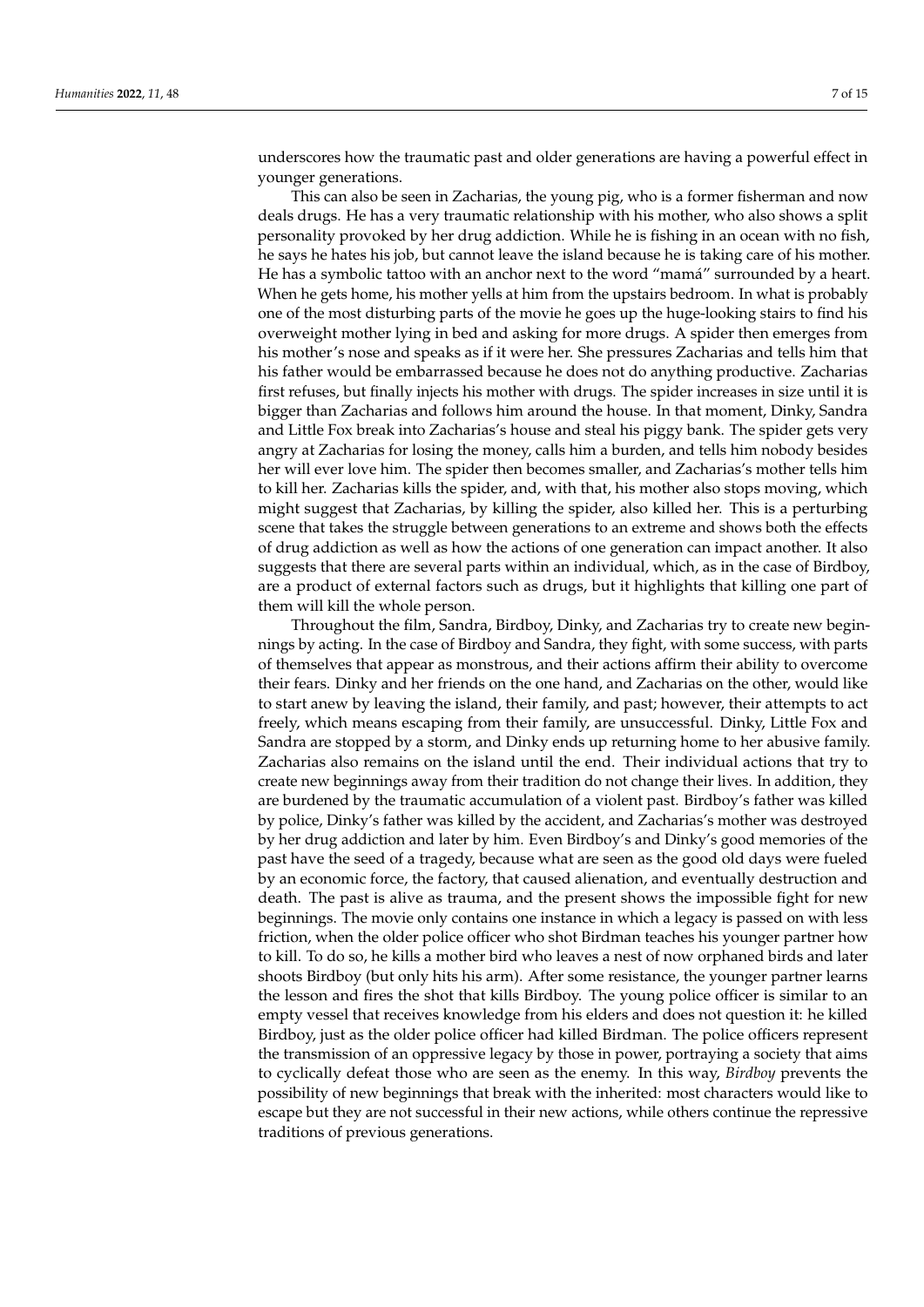## **7. Material Accumulation**

While most of the characters that live in the non-destroyed part of the island fight, unsuccessfully, for something new, the ones that live in the industrial zone are aware of not only the emotional but also the material accumulation that comes from the past, and they know that they lack any kind of future. The movie starts with a motto illustrating their relationship with objects and time. Even before there are any images on screen, while the initial credits are running, a voice is heard asking another, younger voice to repeat these words: "We are the forgotten children. We don't have a father nor mother. We search for our future in the trash. The future has passed, trash is the present, blood is our law" (my translation). Afterwards, the older voice talks about the prior times the younger one does not remember. Back then, the island was fertile and there was happiness and work in the industrial zone, but the explosion destroyed all of that and killed some of the island's inhabitants. The title of the movie appears then and, finally, the audience sees the two characters who are talking: an older and a younger brother, both anthropomorphic rats who live in the dump. Some of the main topics are thus presented even before the movie's title: the lack of a future ("the future has passed"), the past that is remembered with nostalgia but that also destroyed the future for the orphaned "forgotten children", the fact that the present is materialized in the trash that is left behind by the past and present inhabitants of the other parts of the island ("trash is our present"), and the law that has to do with blood, as an immediate and corporal consequence for actions ("blood is our law"). That motto summarizes how the rats relate to their environment, to each other, and to time: because of the accident they are orphans and were displaced to the dump, they are severed from their past in time and space, and they are also deprived of a future. It is notable that, although telling past stories might make no sense in the perpetual present, the older sibling who remembers the accident tries to pass his memories down to his younger sibling; however, they all live now in an eternal present whose law is violent and inexorable. Later in the movie the two rats run into two other rats, also an older and younger sibling whose skin is a darker shade of grey. The two older siblings start fighting, and later, to imitate them, the younger ones do the same. After their fight to the death, only two rats remain: the older lighter skinned one, and the younger rat with darker skin. They look at each other and continue marching together, even though each of them is responsible for killing the other's sibling, which suggest that in their eternal present where blood is the law, what happened a minute ago is not as important as their immediate need.

The rats' way of life is made possible by the accumulation of objects in the dump. Trash has an essential presence in the movie. At some point, while Dinky, Little Fox and Sandra run across a field of dead trees, a voice says: "Trash is alive, it grows and reproduces itself. Trash is a part of us, it grows and reproduces itself. Little by little, trash will end up taking over the whole island" (my translation). This situation exemplifies Morton's assertion that the ecological thought requires realizing that everything is interdependent and interactive, that we cannot really throw anything away because everything has consequences, nothing is outside the cycle. Trash may even be considered a *hyperobject*, another of Morton's terms, which refers to "things that are massively distributed in time and space relative to humans" [\(Morton](#page-14-19) [2013,](#page-14-19) p. 1). In *Birdboy*, trash is larger than the animals who inhabit the dump, and also operates in a different time scale. *Birdboy* also illustrates some of the points that Samuel Amago outlines in *Basura: Cultures of Waste in Contemporary Spain*, namely, the fact that trash has agency and never disappears completely [\(Amago](#page-13-17) [2021\)](#page-13-17). In another Spanish movie, *Women on the Verge of a Nervous Breakdown* [\(Almod](#page-13-18)óvar [1988\)](#page-13-18), according to Amago, trash represents the past that the protagonists want to leave behind, but that ends up coming back. Similarly, in *Birdboy*, trash does not disappear; however, in contrast with the Almodóvar film, it not only evokes the personal past but also the dark side of the technical advancements, more in line with neoliberal critiques that appear in recent graphic novels also analyzed in *Basura*. The island is a finite environment where everything accumulates, and nothing leaves. Not only can the characters not escape, but also the objects keep accumulating in the ever-growing dump, in a spatial and temporal scale that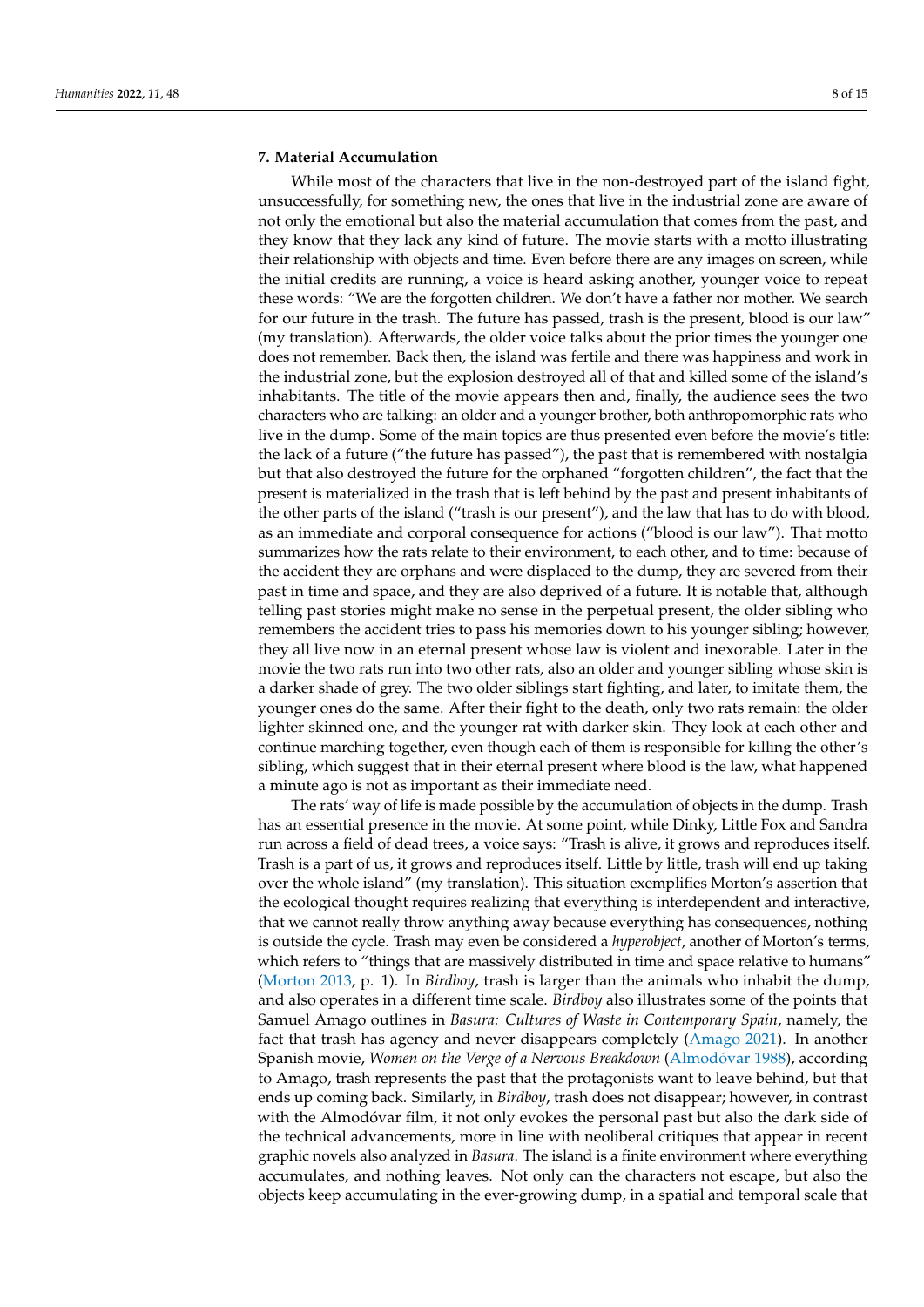goes beyond human understanding. Trash provides an immediate way of life but does not offer a future outside of it. Another rat who inhabits the dump, who guides Dinky, Sandra and Little Fox, shows the vicious cycle made possible by trash. He is the sibling of somebody they knew, Little White Mouse, and was rumored to be living in the city; however, he never left and is living in the dump, constantly searching for copper. He also had his arm cut off as a punishment for stealing. He tells them: "I exchange copper for coins, coins for food, and food for copper" (my translation), which accentuates the non-productive circle of material accumulation and evokes Jameson's famous quote that it is easier to imagine the end of the world than the end of capitalism [\(Jameson](#page-13-19) [2003,](#page-13-19) p. 76). His presence also functions like a dark foreshadowing for the three friends, because they will also not be able to leave. Finally, he exemplifies how breaking the law is paid for with their own bodies: he lost an arm for stealing, and they will risk losing their lives for venturing into the industrial zone. Birdboy, metamorphized into a monster, is the one who breaks the vicious circle of the eternal present in the dump by killing all the rats and saving his friends. That act of killing and saving, on the one hand, shows for the first time the ability of Birdboy to have agency and act to change their destiny. On the other hand, it has terrible implications, it suggests that the people without a future are dispensable, and that the ones who live away from the trash can easily and rightly kill them.

#### **8. Interactions between Animals**

There are other ways in which *Birdboy*'s universe shows the hierarchy between animals that share the same time and space. The ones that live in the dump are all rats, while the non-destroyed part of the island is populated by other species (birds, bunnies, dogs, pigs, etc.). *Birdboy* evokes several tropes connected to the use of rats in fiction: rats have been used to suggest an infestation, sometimes of undesirable humans, as well as to represent the ultimate survivors of an apocalypse. Their situation suggests that rats are a minoritized group of denizens, almost bare life, as Agamben has defined it, and, in this case, bare life does not have a future, only a present. Even though their life would be considered  $zo\bar{e}$ , that is, "the simple fact of living" [\(Agamben](#page-13-20) [1998,](#page-13-20) p. I), and not *bios*, "the form or way of living proper to an individual or group" [\(Agamben](#page-13-20) [1998,](#page-13-20) p. I) that is usually linked to the political life, they seem to believe they are more in contact with reality than the rest of the animals. When Dinky, Sandra and Little Fox are about to be killed, they tell the rats they do not know who they are. The rats repeat in unison the motto heard at the beginning, and the rat leader tells the three friends: "However, you are the ones that are nothing. You are only flesh, flesh without soul. You live in your island, in your set, oblivious to trash and pain. We feed off your trash and your pain" (my translation). The rats know very well about the other parts of the island, but this knowledge is not reciprocal; however, this exchange shows that the ignored parts of a space, similarly to what happened with the ignored parts of time, cannot be erased, and they threaten the present.

There are also hierarchies among the animals who live in the non-destroyed part of the island, which also show extremes in the continuum between *zoe¯* and *bios*. Mammals tend to be more anthropomorphic, while birds tend to be less so. Birdboy does not communicate with other mammals with words but can communicate easily with birds who do not talk with the rest of the characters. The relationship of Birdboy with nature and the portrayal of most birds in the film as mistreated nature may suggest that Birdboy, instead of representing a self-standing character, does in fact represent nature. This also explains why policemen are chasing Birdboy: it symbolizes the perpetual devastation of the environment. Birdboy, however, does not depict a normative vision of nature, but something similar to what Morton calls "dark ecology", [\(Morton](#page-14-19) [2013\)](#page-14-19) that is, an ecological awareness seen as a loop, where humans realize their interconnectedness to the environment. It also involves becoming aware of themselves as a species for whom the attempts to escape the web of fate are the web of fate. Birdboy, on the one hand, is constantly chased by the police. On the other, he kills other sentient beings, the rats, contributing to the annihilation of life in the island. He also harms himself by using drugs. Finally, he gets shot when helping to flee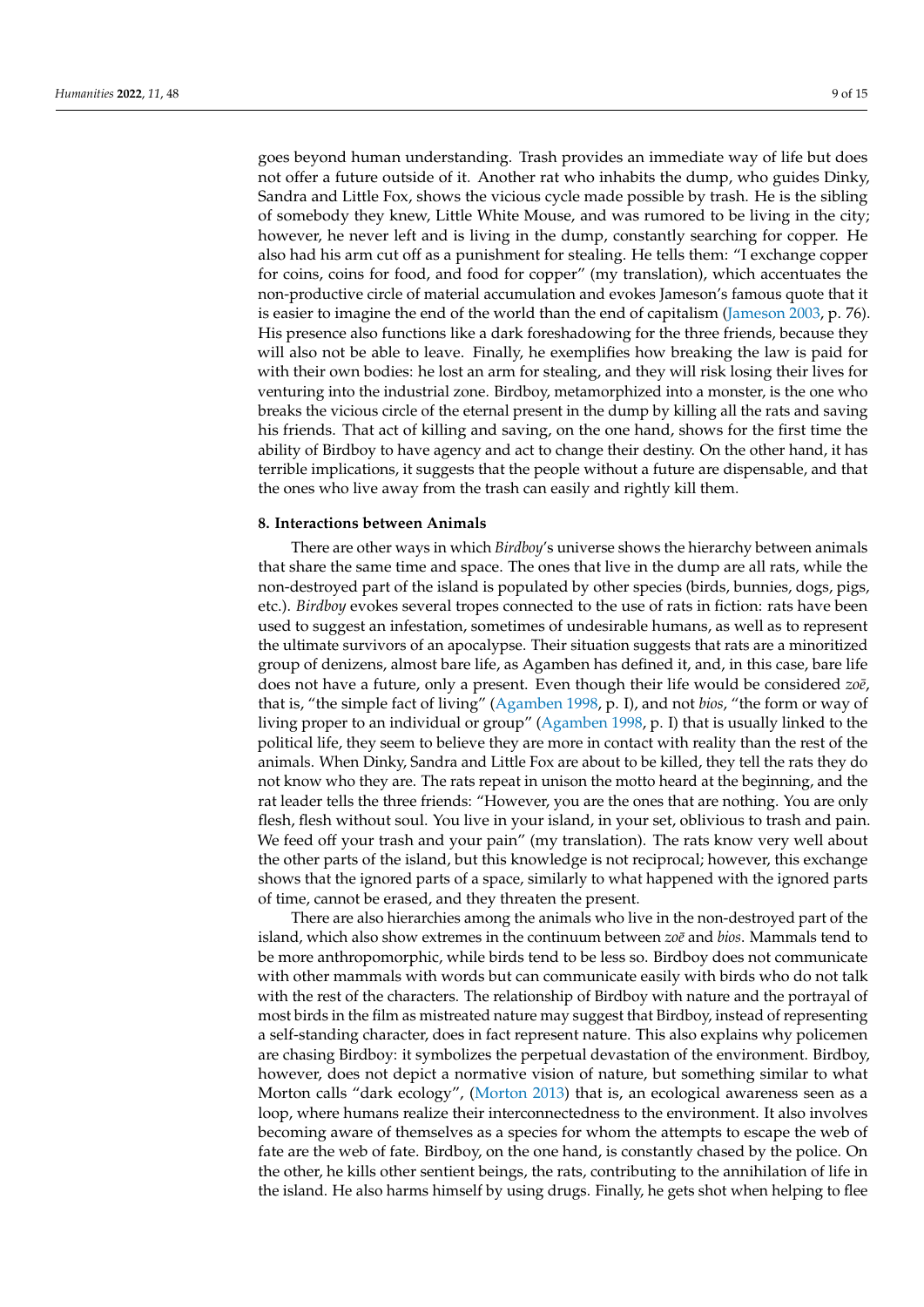the island's oppressive environment, thus trying to escape the web of his fate becomes his web of fate.

In addition, there are other animals that differ from the anthropomorphic protagonists. There is only one character that seems to be human, Dinky's fake father, who wears a disguise pretending to be a mouse and might be represented as such because he is perceived from Dinky's perspective. He is one of the villains of the story, intruding in a world that is not his, and is symbolically labeled a foreigner in the comic. There are also two animals who resemble pets. The first one is Dinky's brother, who behaves like real-world dogs do, and wears a mask marking his fakeness, consistent with a representation from Dinky's point of view. Another animal who behaves non-anthropomorphically, is Zacharias's parrot, who lives in a cage on Zacharias's boat until Birdboy frees him. Zacharias does not treat the parrot well and ends up saying that he envies him because he is happy with a life reduced to its biological functions. The relations between different animals make visible the differences between biological and political life while reproducing real-world inequalities at the same time they question them, illustrating some of the interconnections that happen in the natural world.

## **9. Sentient and Non-Sentient Entities**

In addition, the animals in the film share their universe with anthropomorphic objects, usually shaped as animals, something that blurs the distinction between natural beings, objects, and trash. The movie represents animals and specific animalized objects as sentient entities, while the majority of objects, including trash, are non-sentient. The first animated object to appear is Dinky's alarm clock, Mr. Reloggio, who wakes her up at the beginning of the day. He is shaped like a mouse, and, talking in a robotic voice, urges Dinky to get up. Dinky pushes him away when the alarm goes off, breaking him, and he complains, arguing that he has feelings. Dinky's fake father fixes Mr. Reloggio, scolds Dinky, and gives him legs so that he can move freely. Mr. Reloggio then walks outside the house. He sees Johnny the dog and calls him brother, but Johnny bites him and throws him into the ocean. Mr. Reloggio ends up in the dump and interprets the trash that surrounds him as a massacre that caused pain to his siblings, other metallic objects. He is finally picked up by the pair of sibling rats and used by one to kill the other rat in their fight. Mr. Reloggio finally breaks down in the fight, which is his equivalent of death, or becoming completely inanimate and therefore trash. Mr. Reloggio represents, on the one hand, the mechanization of life: he is responsible for waking Dinky up and speaks and beeps in a robotic voice. He also imposes order as Dinky's father, and is linked to his neglect, because he cares for him, an object, more than for her. Mr. Reloggio embodies the transitory and apparently arbitrary nature of time: he explicitly conveys this idea when he talks in anguish about the passing of time and the fact that it never comes back; however, because *Birdboy* represents different temporalities, the passing of seconds on a clock seems only one of the possibilities to relate to time. Additionally, like the other animated objects that appear in the movie, Mr. Reloggio personifies the idea that objects are alive and have interactions with sentient beings. His final demise also shows the transformation from a sentient entity who controls time, to trash, that is, a non-sentient hyperobject which now belongs to a temporality which is larger than human scale. A similar idea is suggested by Zacharias's piggy bank, who is also capable of talking, and evokes the capitalistic need for saving money. When Dinky, Sandra and Little Fox steal him to get the money it has inside, Little Fox wants to take the piggy bank with them, but they tell Little Fox to leave the trash behind. Little Fox claims that he is not trash, but an object who fears being alone. The piggy bank responds: "Thank you. What you just said is very beautiful" (my translation). When the rats capture the three friends, they break the piggy bank to check if it has money, and thus he also becomes trash, a non-sentient entity.

Another animalized object is the duck that the three friends use as a boat. They go to the industrial zone to see Uncle Klaus, an older rat smuggler who sells organs, weapons and jewelry out of a hangar. He also sells boats that can be used to leave the island. He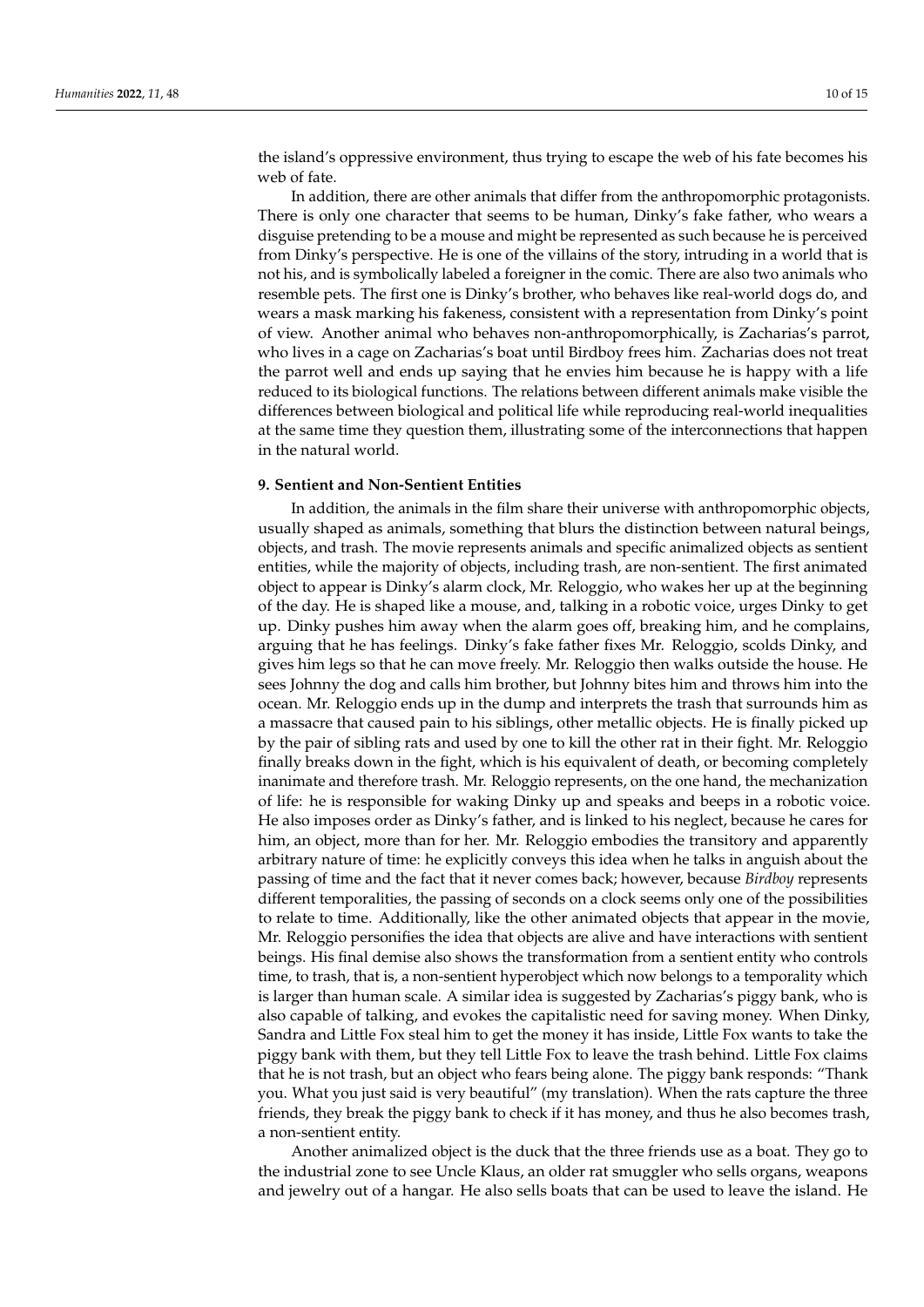shows them several models shaped like different kinds of sea animals (a dolphin and a shark), which suggests that even if sea creatures died, they still live as objects. Because the better boats are too expensive for the children, they end up buying an inflatable duck, made of what is described as a very polluting material, PVC. He also speaks, although, as Klaus suggests, his beak can be tied shut. The duck tells them his story while the movie shows the images: he used to live happily with his mother and siblings in a PVC lake; however, he was captured and put in a cardboard box, which he is now happy to escape. This visual metaphor is charged with irony since PVC is seen as appearing naturally, pointing to the fact that it is so entrenched in our world that it seems to have its own life. It also refers to the pollution and oppression behind the work of companies that pack things in boxes in an assembly line. The accumulation of different animals and objects in the same territory, which questions the normative borders between sentient and non-sentient beings, again relates to the responsibility to care for everything on the planet and to the interconnectivity of Morton's ecological thought. He calls for an ecology that seeks an interrelation between entities without (the concept of) Nature [\(Morton](#page-14-20) [2009\)](#page-14-20), because the Western world has modified and accepted it so much that we can no longer talk about Nature sensu stricto.

#### **10. Different Spaces**

The various spaces of the island also accumulate in a finite territory. One of the most relevant is the dump, which used to be the industrial zone. *Birdboy* highlights the lack of a future after the factories are gone and nature is destroyed by linking the factories of the past, which are depicted by memories, with the current wasteland where the rats live. The images that represent work in the factory before the accident are also dystopic and establish a contrast with the words of the characters that remember them as the prosperous past. They show the workers, who all look the same, following a straight line to enter the building. There are also signs that warn of the pollution in the industrial zone. The industrial complex that went too far in mechanizing life and provoked a catastrophe that affected the environment evokes the literary trope of the wasteland, especially popular during the decades after the Second World War, which sometimes imagines humanity starting over. In *Birdboy*, however, there is no clear future depicted before or after the accident. Both spaces, the industrial zone and the dump, show an eternal present.

The non-destroyed parts of the island, which, according to the police are named one, two, and three, also contain different spaces that are linked to time. Vázquez connects the island to the Galicia of the nineteen eighties, where he grew up, a place where drug trafficking was widespread and where wildfires destroyed forests [\(Burstein](#page-13-21) [2017\)](#page-13-21). In the movie, the forest is destroyed by the police who want to cut the trees to be able to catch Birdboy more easily and end what they think is his drug trafficking. *The island*'s landscape, in effect, shows the devastation of Galicia by drugs and fires, as well as the problems brought by deindustrialization, while it connects those themes to a larger environmental destruction perpetuated by those in power. On the island there is also a big cemetery, a constant reminder of the past lives that inhabited the place and keep occupying its space. That is where Birdman, Birdboy's father, rests. His tombstone is seen as bigger than the rest, possibly depicted from Birdboy's perspective. There is also the very symbolic lighthouse, where Birdman worked guiding the ships. When the accident destroyed the fish and boats stopped needing the lighthouse, Birdman started flying around the island. According to the police officers, he delt drugs, but we see him carrying a backpack with golden acorns. Birdboy seems to inherit Birdman's relationship to the lighthouse. When he goes there, he sees his past life and also monsters. He also embodies a lighthouse when he guides the three friends who are sailing in the boat. At the end of the film, he also guides Dinky to a hidden paradise.

Another important space is the hidden paradise that exists on the island, which is related to the golden acorns that Birdman used to transport. The meaning of the golden acorns is never made explicit, but they connect Birdboy to nature, again suggesting he represents it. The first scene with a golden acorn involves Birdboy planting one of them in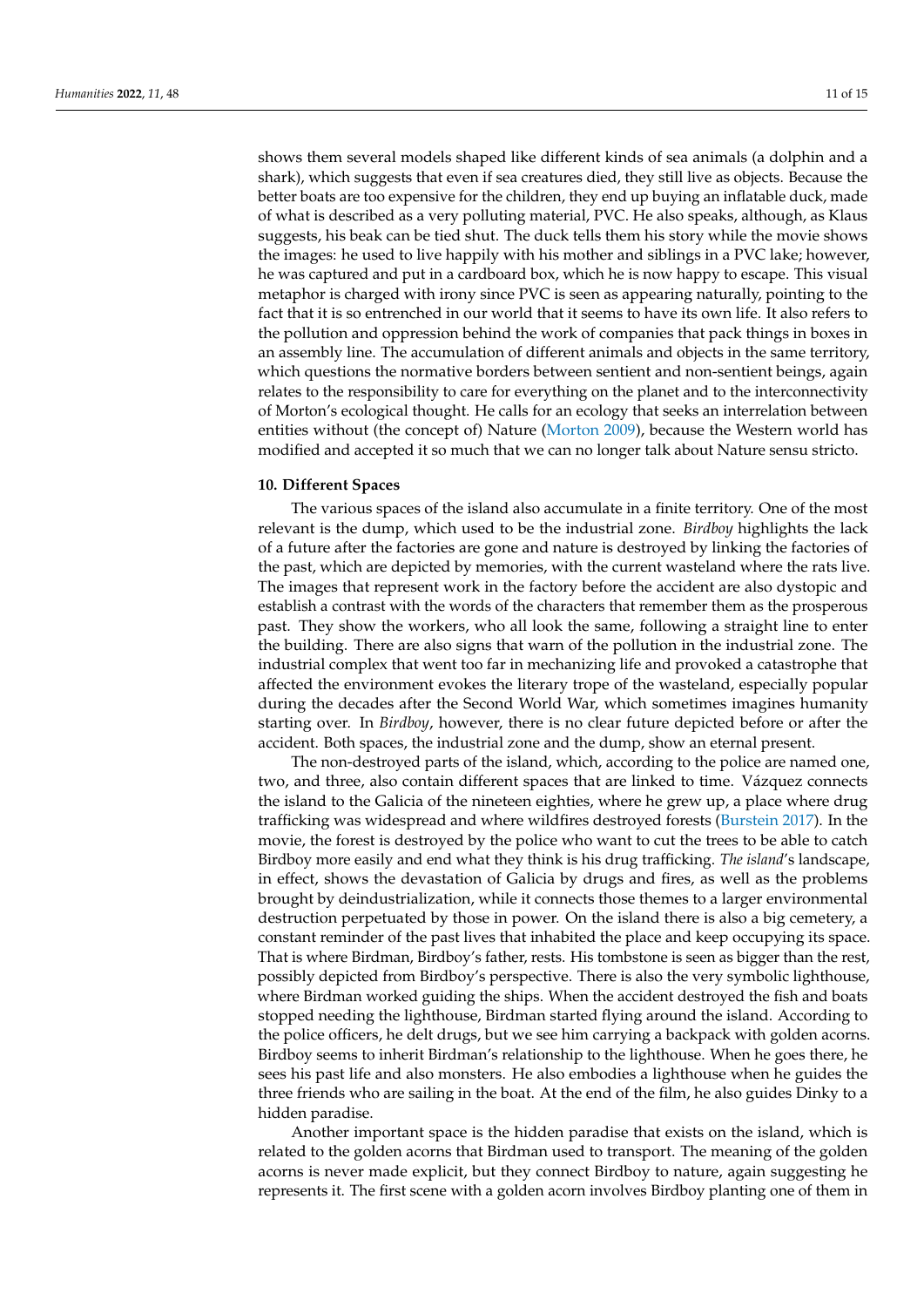a forest glade and watering it. A bright, green plant emerges from the golden acorn. In a place where police are taking down the trees to be able to catch Birdboy, he is restoring life. He also has access to the hidden paradise where he goes after he gets shot in her arm. He crosses a dense forest with black and grey thorny trees. At some point a drop of his blood hits the floor and a red plant with golden stamens surfaces, an image evocative of the myth of Hyacinth. He keeps walking and enters a dark cave, following a firefly who guides him, until he reaches a site where there is light, live trees, red and yellow flowers, and a blue lake with living fish. In the middle, there is a big tree where birds live, whose branches resemble roots covered by grass. The top of the cave has stalactites. Birdboy submerges himself in the lake and a swarm of fireflies go to heal him and eat his blood. After he is cured, he feeds the non-anthropomorphic birds. One of them tells him she is dying, and thanks him because, due to his care, she lived longer in a paradise that she never thought she would see again. Her advice to him is to expel the demon within himself and to take care of himself, and not only of others. After that, the old bird dies, and a firefly comes out of her mouth, joining the fireflies who live on the top of the big tree. Some golden acorns fall from the tree on Birdboy's head. He puts one of them in his pocket and buries the bird in the cemetery, near his father's tombstone. The same utopian space with the golden acorns is featured at the end of the movie, after Birdboy dies.<sup>[11](#page-13-22)</sup> When Birdboy saves Dinky, Little Fox and Sandra from the rats of the dump, they start their attempt to sail away from the island; however, a storm sinks their duck-boat. They are rescued, but Birdboy, who was guiding them, is shot by the police. Dinky has to return home at the end of the day, where her parents scold her. She showers, as she had done in the morning, going back to the same routine, as if nothing had changed. She writes her thoughts in her diary: she has the impression she will never leave, that she should accept it and stop fighting her fate. Meanwhile, Zacharias fishes Birdboy's corpse from the water, and from his mouth a firefly emerges and flies to meet the others. Dinky sees the fireflies from her window and follows them to the black, thorny trees, where she sees the red flower with golden stamens that came out of Birdboy's blood, and discovers the hidden paradise with the tree, the blue lake, and golden acorns. Dinky grabs one of them and says "Birdboy" while looking up to the old tree and the fireflies.

<span id="page-11-1"></span><span id="page-11-0"></span>On the one hand, the different time-space Birdboy knows and the two protagonists enter at the end, does not explicitly solve the problems that happen outside the cave, and it seems like a deus ex machina solution to very real and tangible problems. It is also problematic that only some have access to this paradise. The very notion of paradise conveys a hierarchy and privilege that only a few have. This ending also relates to other Spanish movies with children protagonists that have their desires fulfilled after death. This happens in films as varied as *Marcelino pan y vino* [\(Vajda](#page-14-21) [1954\)](#page-14-21), *Pan's Labyrinth* [\(Del Toro](#page-13-23) [2006\)](#page-13-23) or the science-fiction movie, *Eva* [\(Ma](#page-14-22)íllo [2011\)](#page-14-22); however, while in those movies the protagonists' goal is to be reunited with their real parents, in *Birdboy*, the protagonists are reunited with each other and connected to the cycle of life. In this sense, they manage to escape their familial patterns and form a new beginning, even if it is after Birdboy dies. The utopian space underscores Birdboy's, and now Dinky's, connection to a natural world that juxtaposes different time scales, those of slow-forming stalactites with old trees and birds. It is also a reminder of the new beginnings related not entirely to human actions but to the natural cycle: a plant can emerge from Birdboy's blood, and the fireflies with curative powers are born after a living being dies. It shows that there can be a utopian space on earth, for those who see and follow the metaphorical light of the fireflies, if there is a connection with all beings, living and dead. It therefore subverts the need to escape to create new beginnings by revealing nearby ecosystems and giving a glimmer of hope.<sup>[12](#page-13-24)</sup> At the same time, its temporality coexists with that of other spaces that accumulate in the island: the dystopic eternal present of the dump, the cyclical destruction of the environment represented in the forest, and the memories of those in the cemetery. Utopia in *Birdboy* is not totalizing, but a possibility represented in a space and time that cohabits with others.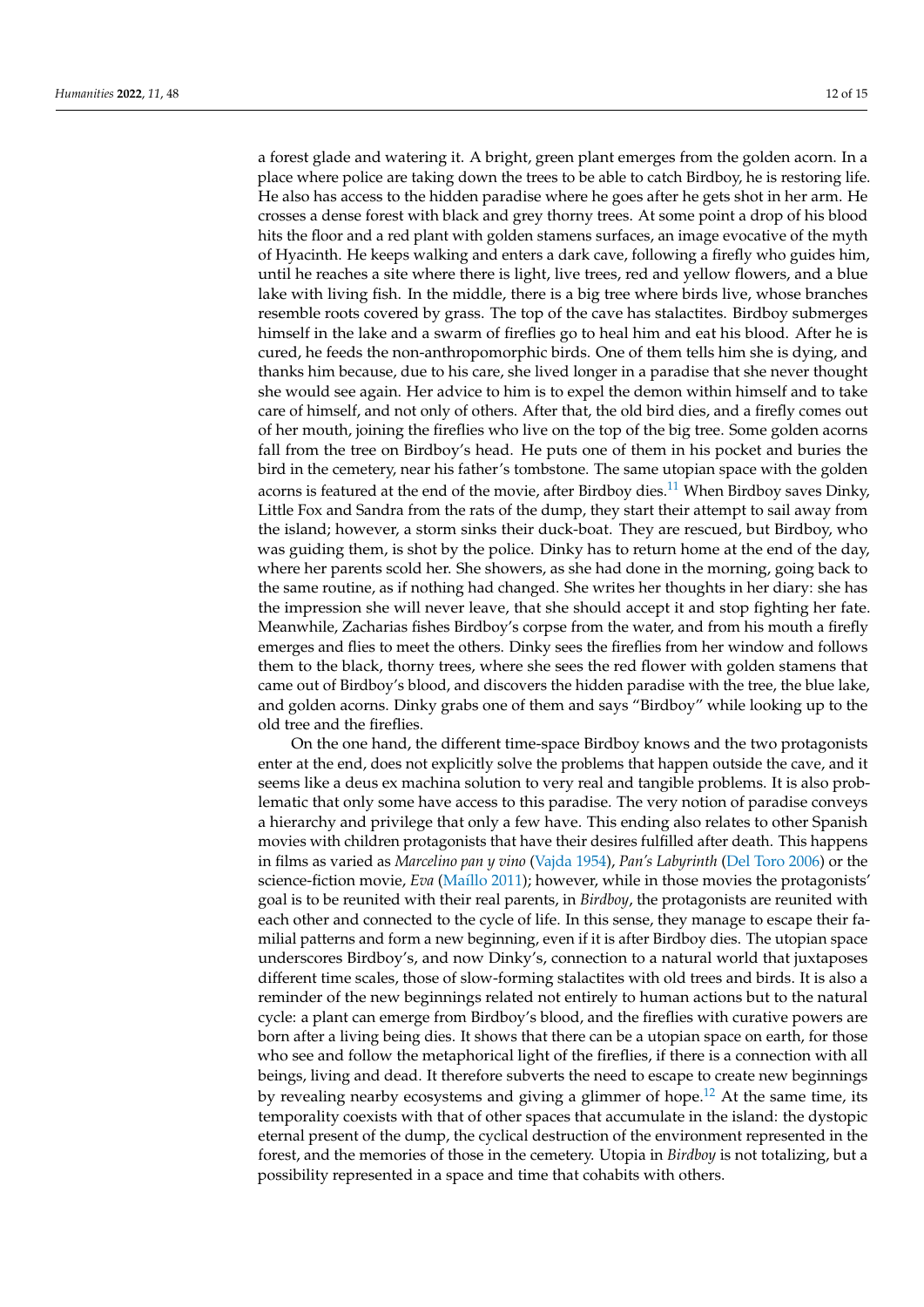## **11. Conclusions**

After the last scene with Dinky, the title of the movie appears, marking the end of the story, but some images continue: there is a black sea with white fish that fly to the white sky and become black birds who finally turn grey. There is a bird who carries something bright in his beak and drops it, an image evocative of the dove of Noah's Ark. There is the lighthouse, colorful houses, and a red bird. Viewers see the landscape before the accident, with factories, boats and cranes, and a bird flying above them. The movie credits start to appear while the camera follows the bird. There is a rainbow, and a huge cemetery with flowers. Finally, more fields and a single boat, while the bird flies to the right of the screen. At this point, the movie shows the credits with white letters over black background. The images in this ending again expose accumulation and interconnectedness of times, spaces, objects and beings, and question the idea that there can be a clear ending and a radical new beginning.

*Birdboy* shows an accumulation of topics, or, as the creators indicate, the pollution that occurs inside and outside a being [\(Lehane](#page-14-5) [2017\)](#page-14-5). The story evolves from the more existential themes highlighted in the comic to underscoring the destruction of the environment and the connection between different temporalities. The film does so by showing the accumulation inside oneself and the material accumulation of beings, objects and spaces. *Birdboy*, ultimately, touches on the notion that everything we do that has an impact, be it psychological or physical, in a world where we all live together, sharing spaces and times. It also questions the necessity and the possibility of new beginnings outside our environment if we do not engage with the complexity of nature. Above all, the movie focuses on the consequences that all of this has for the future: how the accumulation affects the younger generation that lives in a world whose development has been exhausted but where the remains of the past have not disappeared. *Birdboy*'s relation with the past shows a contrast with other Spanish movies with children that depict the importance of remembering a repressed history. In *Birdboy*, the past is recalled with nostalgia, but it also shows a way of life responsible for the destruction of the future. Even if there is not an explicit exploration of possible causes, *Birdboy* helps us to feel the consequences of every action, and expands the scope of responsibility from remembering and bringing justice to the victims of the past to engaging with an ethics of the future.

**Funding:** This research received no external funding.

**Acknowledgments:** I wish to thank the participants in the ALCESXXI seminar "Utopías, distopías, y narrativas de futurabilidad en el Estado español" (Utopias, Dystopias and Narratives of Futurability in the Spanish State) celebrated in July 2021 and coordinated by Natalia Castro-Picón, as well as the contributors of the colloquium on the same topic, also hosted by ALCESXXI in November 2021 and organized by Mario Sánchez Gumiel. The thoughts discussed in those venues were instrumental for the development of this article. I would like to especially thank Jordi Marí for the ideas he shared in the seminar and colloquium, and for his support of this project. My gratitude also goes to Katie Ginsbach, who gave me valuable comments on an earlier version of this article.

**Conflicts of Interest:** The authors declare no conflict of interest.

#### **Notes**

- <span id="page-12-0"></span>[1](#page-0-0) "Psiconautas", the title of the comic and the original title of the full-length movie in Spanish, can refer to "psychonautics", the analysis of altered states of mind generally achieved by taking hallucinatory drugs. Such states of altered conscience are one of the main themes in *Birdboy*'s story.
- <span id="page-12-1"></span><sup>[2](#page-0-1)</sup> The characters and themes are very similar in all three pieces, although there is an evolution from the more existential topics developed in the comic to underscoring the destruction of the environment in the movie. Due to space constraints, a complete analysis of the development of characters and themes from the comic and short movie to the full-length film goes beyond the scope of this article. In what follows, I will mainly refer to the 2015 movie, while indicating discrepancies with the other two pieces when relevant.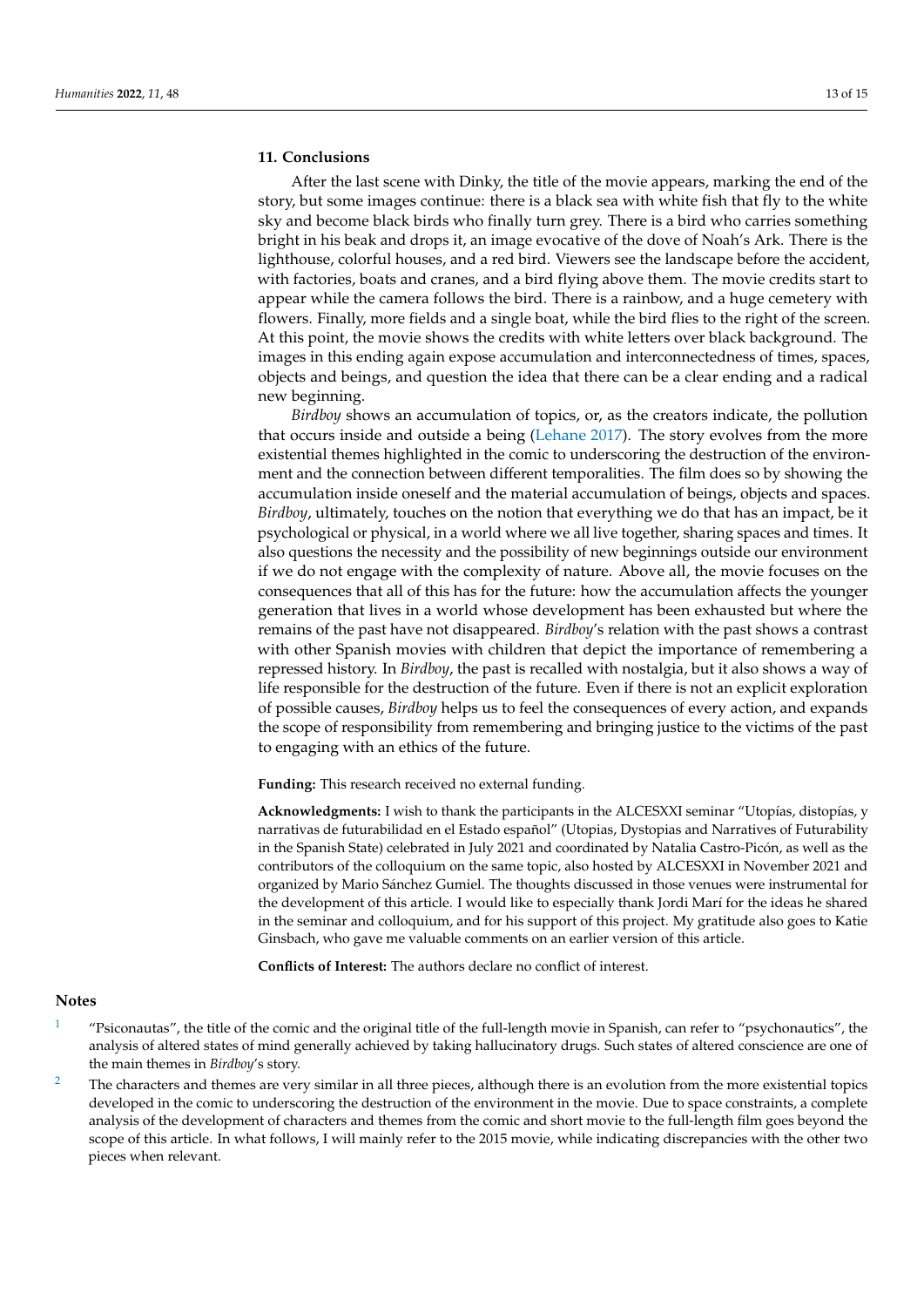- <span id="page-13-0"></span>[3](#page-0-2) On the same night *Birdboy* won the Goya for best animation film, Vázquez also won the Goya for *Decorado*, in the category of animated short film. *Birdboy*, the short movie, had also won the Goya in 2012. The complete list of awards can be found in the movie's official web page [\(](#page-13-25) [Anonymous n.d.\)](#page-13-25), [www.psiconautasmovie.com,](www.psiconautasmovie.com) accessed on 20 March 2022.
- <span id="page-13-5"></span>[4](#page-2-0) Anthropomorphizing non-human animals could also be speciesist. *Birdboy* does not emphasize animal rights, but rather, it uses them to represent human topics; however, there also seems to be a critique of animal hierarchies that I will discuss below.
- <span id="page-13-6"></span><sup>[5](#page-2-1)</sup> On the one hand, even if they are called "children", the protagonists are not human. They are also not exactly of childhood age, but are adolescents: the graphic novel mentions Dinky is fourteen years old. In any case, I believe considering them children functions to mark their separation from the older generation. In addition, all of them are "the forgotten children" according to *Birdboy's Art Book* (Vá[zquez and Rivero](#page-14-23) [2016,](#page-14-23) p. 10), although in the movie only the rats who live in the dump identify themselves as such.
- <span id="page-13-7"></span>[6](#page-2-2) Some of the most famous films portraying children and monsters are *The Spirit of the Beehive* [\(Erice](#page-13-26) [1973\)](#page-13-26), *The Devil's Backbone* [\(Del Toro](#page-13-27) [2001\)](#page-13-27) and *Pan's Labyrinth* [\(Del Toro](#page-13-23) [2006\)](#page-13-23).
- <span id="page-13-8"></span>See, for example, Sarah Thomas's analysis of Antonio Mercero's movies (Thomas 2019, pp. 66–10[7](#page-2-3)).
- <span id="page-13-12"></span>[8](#page-3-0) *Birdboy*'s short movie, in contrast, starts before the accident, so the apocalypse is situated in the middle. In the movie the pre-catastrophe world is conveyed by memories.
- <span id="page-13-15"></span> $\alpha$ It is worth noting that, for Arendt, the human capacity to begin by acting is a political phenomenon that demands a human plurality, and it does not explicitly refer to a physical escape from an oppressive society. I read *Birdboy*'s characters attempt to escape the island metaphorically, as their desire to create new beginnings outside of their elder's tradition.
- <span id="page-13-16"></span> $10$  Dinky also experiences mental health illness and a split within herself, something explicit in the graphic novel and not in the movie. The comic inserts a framed tale called "The transformation of Dinky" (my translation) in which one of her classmates tells another the story of how she ended up in a psychiatric hospital after the accident killed her biological father and her stepfather moved in with them. Later, Dinky appears with a mask that was given to her by the doctors and makes her seem happy; in the short movie she also wears one after her father dies. In both cases Dinky is split between her being with and without the mask: she uses it around her family but takes it off with Birdboy.
- <span id="page-13-22"></span> $11$  It is worth noting that this inner paradise does not appear in the graphic novel, which ends when Dinky returns home after her failed attempt to scape and Birdboy dies. This changes the story's meaning slightly: the graphic novel ends without offering any explicit hope.
- <span id="page-13-24"></span> $12$  The creators have recognized they wanted to give some encouragement at the end, so that the audiences can experience all emotions in the movie. According to Vázquez: "There is an intensity in the movie [ . . . ] but they should also take away some hope. Even though the movie is dark there's still light at the end" [\(Lehane](#page-14-5) [2017\)](#page-14-5).

## **References**

<span id="page-13-20"></span>Agamben, Giorgio. 1998. *Homo Sacer: Sovereign Power and Bare Life*. California: Stanford University Press.

<span id="page-13-18"></span>Almodóvar, Pedro. 1988. *Women on the Verge of a Nervous Breakdown*.

<span id="page-13-17"></span>Amago, Samuel. 2021. *Basura: Cultures of Waste in Contemporary Spain*. Virginia: University of Virginia Press.

- <span id="page-13-25"></span>Anonymous. n.d. *Psiconautas, the Forgotten Children* (Web Page). Available online: <http://www.psiconautasmovie.com/> (accessed on 20 March 2022).
- <span id="page-13-13"></span>Arendt, Hannah. 1998. *The Human Condition*. Chicago: University of Chicago Press. First published 1958.
- <span id="page-13-14"></span>Arendt, Hannah. 2006. *The Gap Between Past and Future. Eight Exercises in Political Thought*. New York: Penguin Books. First published 1961.
- <span id="page-13-21"></span>Burstein, Sergio. 2017. Estos 'Psiconautas' te demuestran las increíbles posibilidades del cine de animación para adultos. *Hoy*. Available online: [https://www.hoylosangeles.com/espectaculos/hoyla-cin-estos-psiconautas-te-demuestran-las-increibles](https://www.hoylosangeles.com/espectaculos/hoyla-cin-estos-psiconautas-te-demuestran-las-increibles-posibilidades-del-cine-de-animacion-para-adultos-story.html)[posibilidades-del-cine-de-animacion-para-adultos-story.html](https://www.hoylosangeles.com/espectaculos/hoyla-cin-estos-psiconautas-te-demuestran-las-increibles-posibilidades-del-cine-de-animacion-para-adultos-story.html) (accessed on 20 March 2022).
- <span id="page-13-1"></span>DaniboubeTV. 2020. *Psiconautas: Los Niños olvidados*|Reseña (Deprimente, Perturbadora y Definitivamente para Adultos). YouTube. Available online: [https://www.youtube.com/watch?v=YeJuGyelMi8&ab\\_channel=DaniboubeTV](https://www.youtube.com/watch?v=YeJuGyelMi8&ab_channel=DaniboubeTV) (accessed on 20 March 2022).
- <span id="page-13-3"></span>De Partearroyo, Daniel. 2017. *Psiconautas, los niños olvidados*: El carnaval de las alimañas. *Sensacine*. Available online: [https:](https://www.sensacine.com/peliculas/pelicula-229257/sensacine/) [//www.sensacine.com/peliculas/pelicula-229257/sensacine/](https://www.sensacine.com/peliculas/pelicula-229257/sensacine/) (accessed on 20 March 2022).
- <span id="page-13-27"></span>Del Toro, Guillermo. 2001. *The Devil's Backbone*.
- <span id="page-13-23"></span>Del Toro, Guillermo. 2006. *Pan's Labyrinth*.
- <span id="page-13-26"></span>Erice, Víctor. 1973. *The Spirit of the Beehive*.
- <span id="page-13-10"></span>Fukuyama, Francis. 1992. *The End of History and the Last Man*. New York: Free Press.
- <span id="page-13-4"></span>Hollow Knight. 2017. *Hollow Knight*. Developer: Team Cherry.

<span id="page-13-11"></span>Innerarity, Daniel. 2012. *The Future and Its Enemies: In Defense of Political Hope*. Redwood City: Stanford University Press.

<span id="page-13-2"></span>Izquierdo Navarro, José Antonio. 2017. Crítica de *Psiconautas, los niños olvidados* (2015): Una joya de la animación española. Cinéfilos Frustrados. Available online: <https://cinefilosfrustrados.com/critica-psiconautas-ninos-olvidados/> (accessed on 20 March 2022).

<span id="page-13-19"></span><span id="page-13-9"></span>Jameson, Fredric. 1982. Progress versus Utopia; Or, Can We Imagine the Future? *Science Fiction Studies* 9: 147–58. Jameson, Fredric. 2003. Future City. *New Left Review* 21: 65–79.